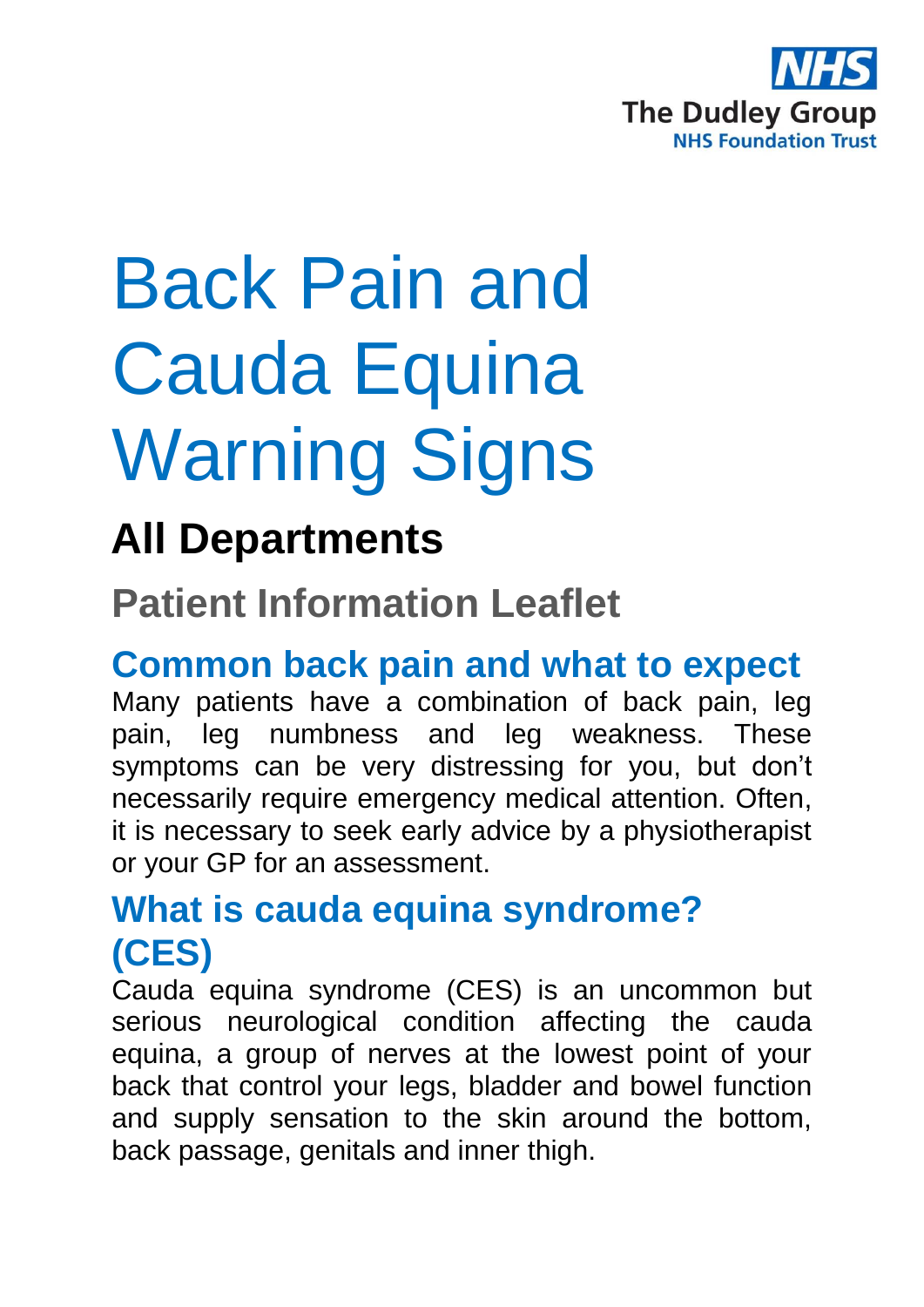CES occurs when this group of nerves are compressed. The most common cause of compression is when a disc in the lower back occupies the same space as the nerves.

Any delay in the diagnosis of cauda equina syndrome can impact recovery and could lead to permanent damage, such as bladder and bowel incontinence or paralysis of the legs.

This leaflet has been developed to increase awareness of this condition, including the signs and symptoms.

#### **Cauda equina warning signs**

Any of the warning signs below, or a combination, could be symptoms of cauda equina syndrome.

**If you are experiencing any of these warning signs, please seek help immediately by going to your local Emergency Department. Take this leaflet with you to help explain your symptoms.**

- A recent onset of significant pain and/or a feeling of pins and needles/numbness in **both legs**.
- Loss of feeling/pins and needles between your inner thighs or genitals.
- Numbness in or around your back passage or buttocks.
- An altered feeling when using toilet paper to wipe yourself.
- Increasing difficulty when you try to urinate.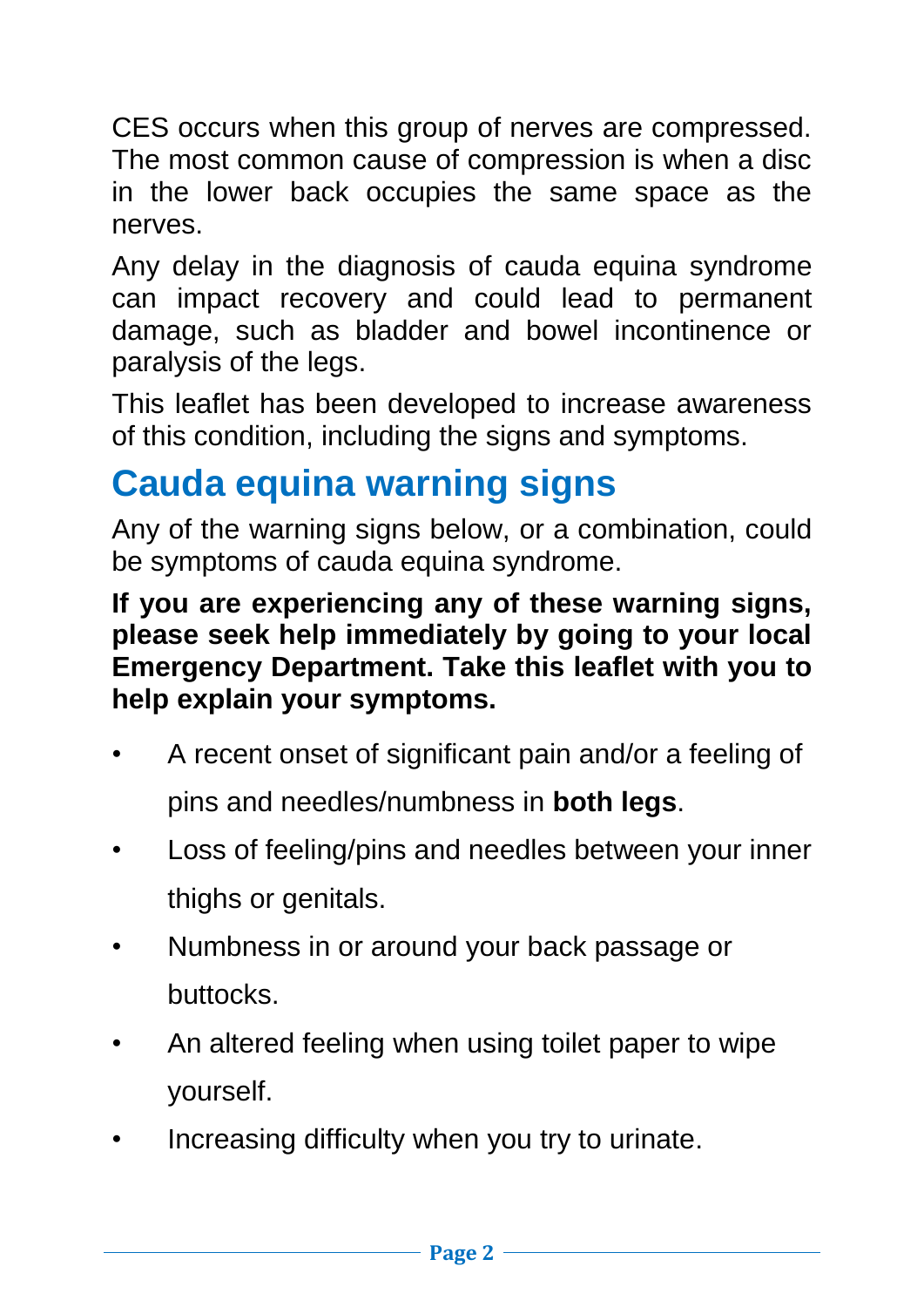- Increasing difficulty when you try to stop or control your flow of urine.
- Loss of sensation when you pass urine.
- Leaking of urine or recent use of pads.
- Not knowing when your bladder is either empty or full.
- Inability to stop a bowel motion or leaking.
- Loss of sensation when you pass a bowel motion.
- Change in ability to achieve an erection or ejaculate.
- Loss of sensation in genitals during sexual intercourse.

#### **Where can I find out more?**

The following websites have further information regarding cauda equina syndrome:

[https://www.physio-](https://www.physio-pedia.com/Cauda_Equina_Syndrome)

[pedia.com/Cauda\\_Equina\\_Syndrome](https://www.physio-pedia.com/Cauda_Equina_Syndrome)

<https://caudaequinauk.org.uk/>

<https://www.ihavecaudaequina.com/>